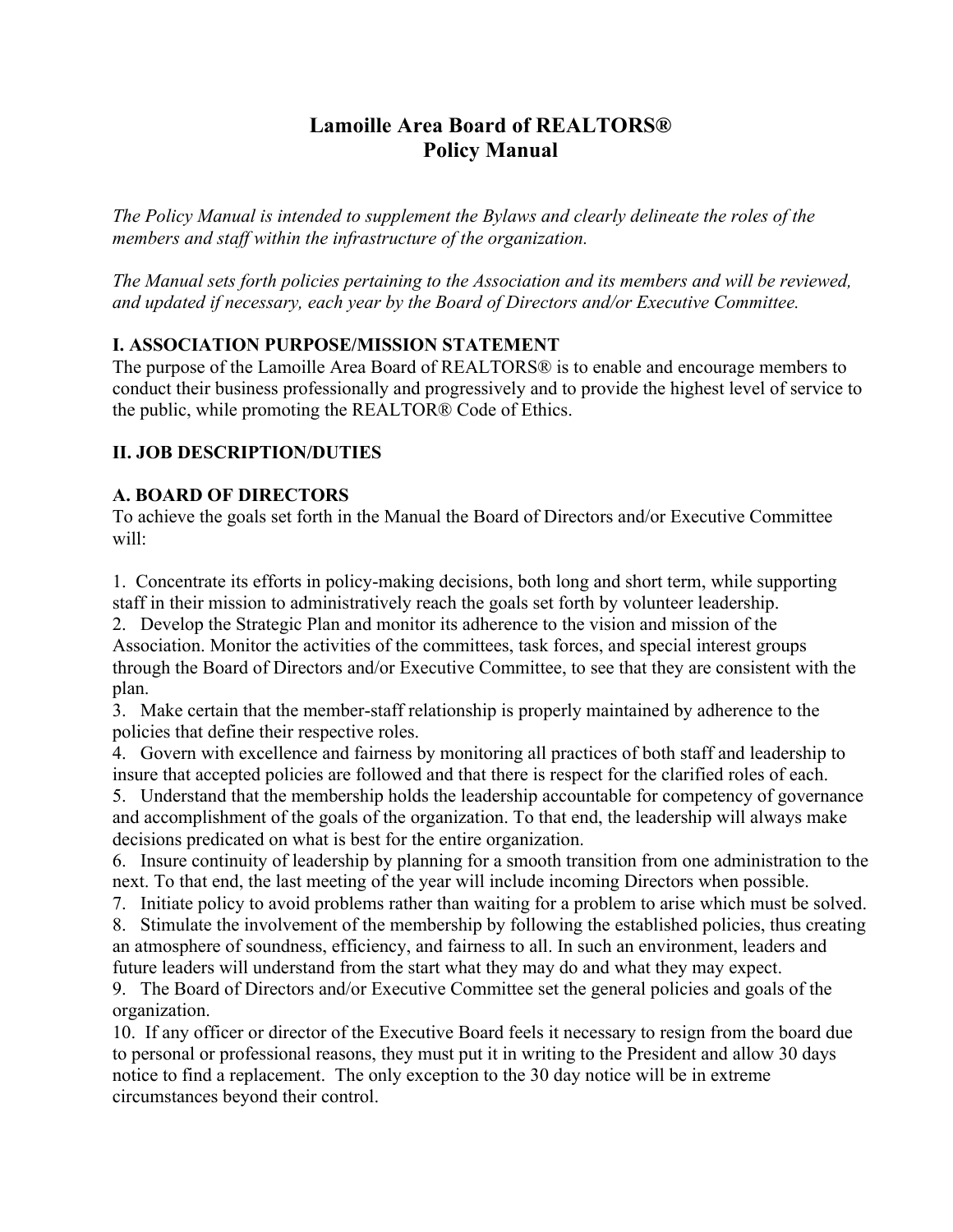## **B. DIRECTOR**

Directors are elected to serve three-year terms on the Board of Directors. A director should consider early in his/her term whether he/she is interested in continuing in leadership positions with the Board including serving as President. It is important to communicate that interest (or lack of interest) to the Leadership Development Committee/Nominating Committee.

### Responsibilities

- To attend all meetings of the LABOR Board of Directors (12 per year )
- To attend all LABOR General Membership meetings. (6 per year )
- To participate in the Strategic Planning Process.
- To be familiar with the Bylaws, Strategic Plan and other governing documents of LABOR.
- To participate in debate on issues and support the decisions of the Board regardless of personal opinion.
- To actively encourage participation of members in Board programs and activities.
- To help identify potential new leadership.
- To express viewpoints and share opinions, representing all members
- To remember that discretion protects credibility, and discourages rumors, gossip, and criticism.

### **C. PRESIDENT**

The President is the chief presiding officer of the Association, representing the entire membership and the best interest of the organization, and shall provide competent leadership in achieving the goals set forth by the Board of Directors and/or Executive Committee. In addition to the responsibilities noted above for directors:

Responsibilities

- Sets the agenda for and chairs all meetings of the LABOR Board of Directors and the General Membership meetings
- Is authorized to appoint all committees, subject to approval by the Board of Directors, and is designated as an ex-officio member of all committees.
- Represents the Association as official spokesperson, acting in the name of the organization. In such capacity, the President will speak for the Association and not as an individual Realtor.
- Stays informed on Association projects, industry-related developments, and state and national events.
- Represents the Association at VAR and NAR meetings within budgetary constraints.
- Is visible to membership and actively encourages participation of members in Board programs and activities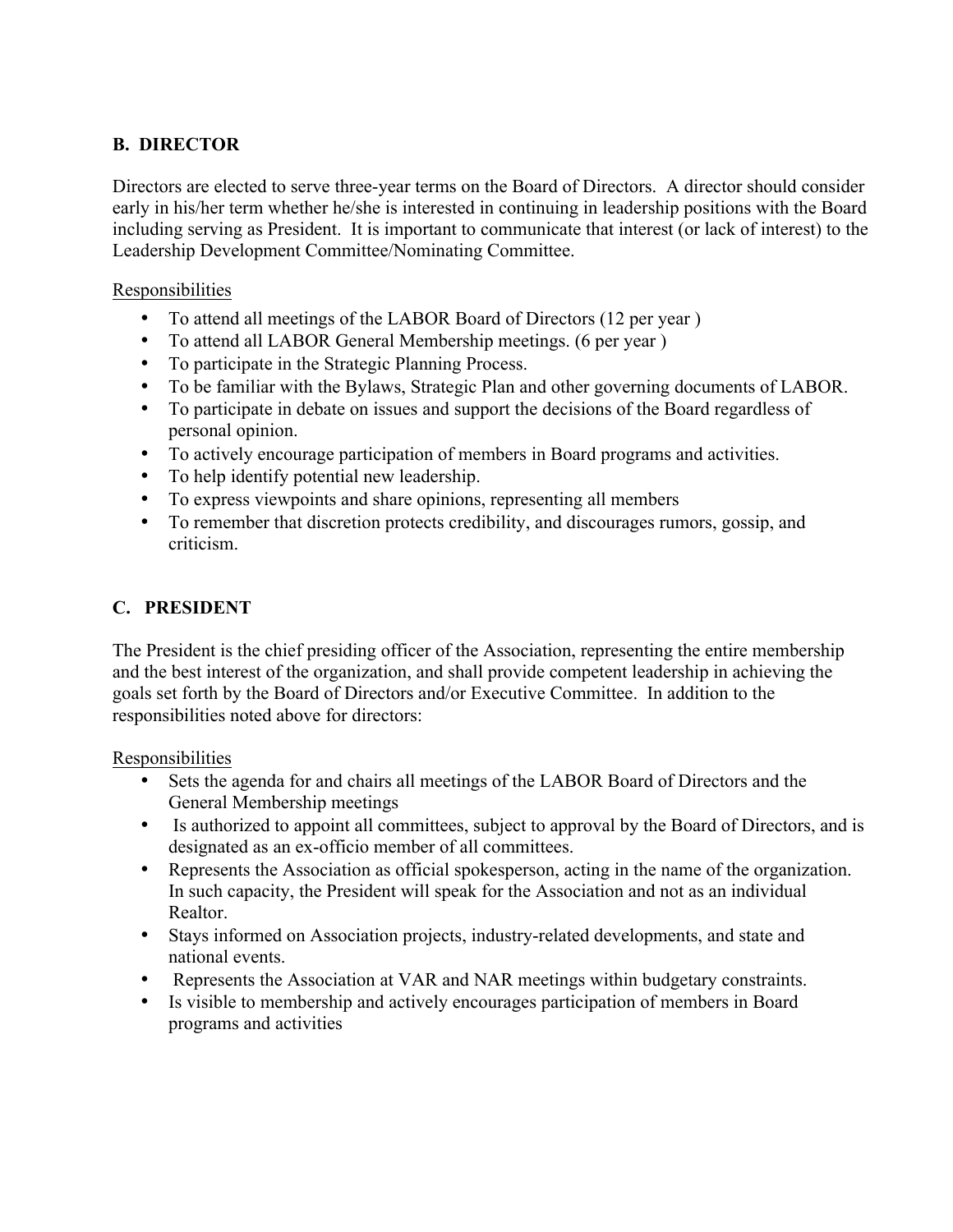• Regularly meets with the AE to discuss issues relevant to the organization and keeps the AE informed on all activities and decisions affecting the Association, of which the AE may not be aware.

## **D. PRESIDENT-ELECT**

The position of President-elect is the final step in the succession to President. The President-elect is actually elected to the position of President for the subsequent year. At this time the President-elect should be very familiar with the governing documents, strategic plan and business plans of the Board. He/she should also have a working knowledge of how to run effective meetings. In addition to the responsibilities noted above for directors:

Responsibilities:

- To attend VAR Board of Directors meetings at the request of the President.
- To chair meetings in the absence of the President.
- To attend the NAR Leadership Summit in August in Chicago. (approximately 2 days-LABOR pays for travel)
- Act as liaison with the New Member Committee in welcoming new members to LABOR

### **E. IMMEDIATE PAST PRESIDENT**

In addition to the responsibilities noted above for directors:

- To attend VAR Board of Directors meetings at the request of the President.
- Chair and take responsibility for the Open House Committee and administration of the Open House List

### **F. TREASURER**

The position of Treasurer of LABOR is a step in the succession to President of the Board. As a practical matter the Treasurer has the general responsibility to assure that the financial policies are followed. In addition to the responsibilities noted above for directors:

Responsibilities

- To work closely with the AE to help insure the accurate accounting of all funds.
- To review with the AE the monthly financial statements for presentation to the Board of Directors and/or Executive Committee.
- To work with the AE, and the Budget and Finance Committee, in the preparation of the annual budget.
- To act as liaison with the accounting firm in preparation of all tax forms.
- May be called on to sign certain legal and banking documents as needed.
- To prepare him/herself to become the President-elect.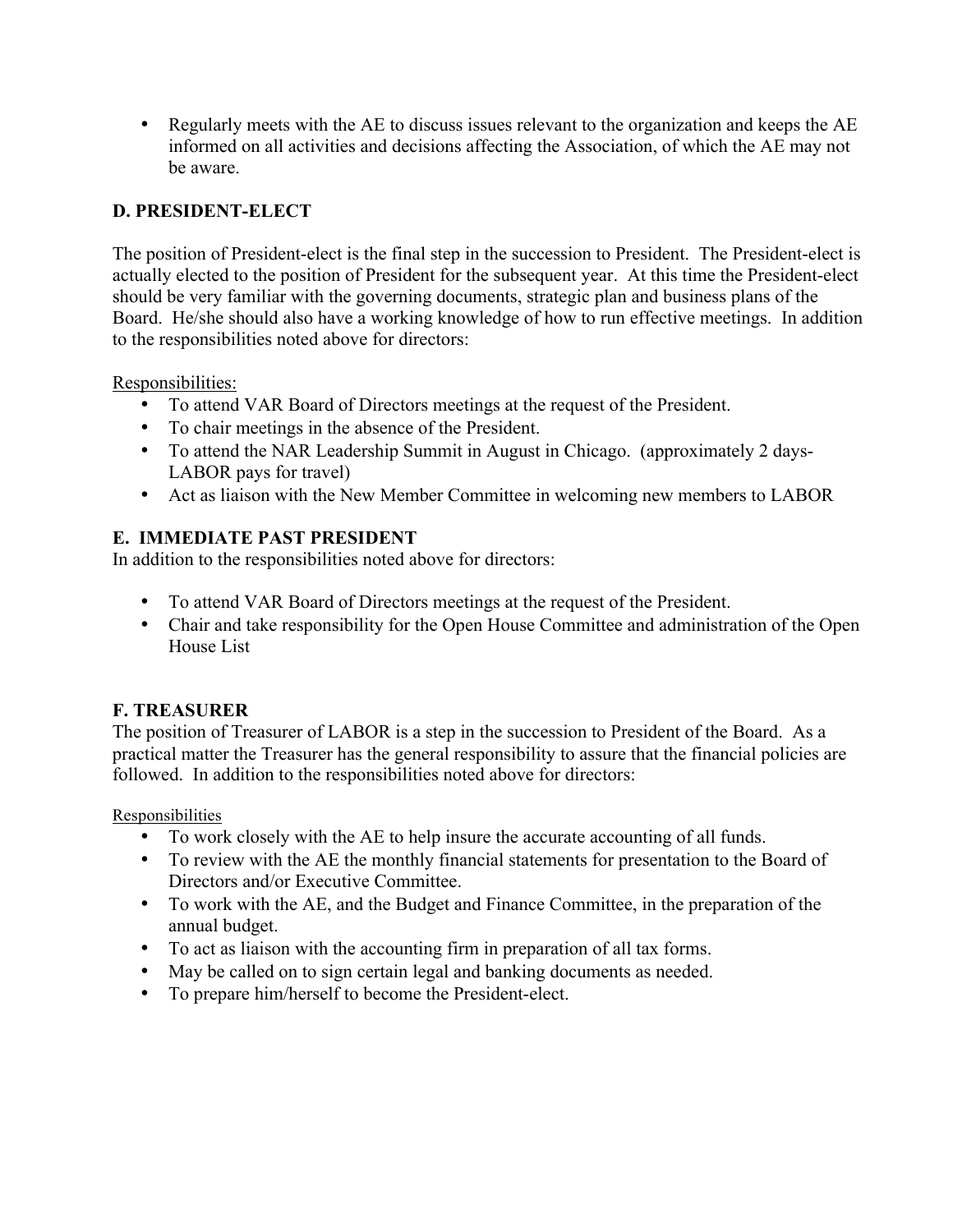### **G. SECRETARY**

The position of Secretary of LABOR is a step in the succession to President of the Board. In addition to the responsibilities noted above for directors:

Responsibilities

- Records the minutes for all Executive Board Meetings and General Membership Meetings and submits them to the AE for filing and submission to the Board.
- To prepare him/herself to become the Treasurer and serves on the Budget & Finance **Committee**

# **H. ASSOCIATION EXECUTIVE**

The AE reports to the Board of Directors and/or Executive Committee, and sees that the policies and goals set by the Board of Directors and/or Executive Committee are carried out to completion by taking necessary action. The AE has the fiduciary responsibility to never allow, or cause to be performed, any act which is unlawful, insufficient to meet commonly accepted business and professional ethics or in violation of funding sources requirements or regulatory bodies or contrary to explicit constraints on executive authority. Should the AE see a situation in which a committee or individual is violating the responsibility given by the Board of Directors and /or Executive Committee, it will be reported to the Directors for their action. The Directors have the fiduciary responsibility to correct the problem and make certain that all policies are strictly followed.

### Responsibilities

- Collects dues and subscriptions and terminates delinquent memberships and subscriptions.
- Provides security for all files, legal and historical documents and membership and mailing lists.
- Monitors expenditures to assure operation within the annual budget.
- Ensures that the Board of Directors and Officers are fully informed of association conditions and of all important factors influencing them, including the financial condition of LABOR
- Keeps the President informed on problems and situations as they arise.
- Prepares agendas and other information as necessary or requested by the President.
- Attends to and ensures compliance with all Board certification requirements of NAR and VAR
- Plans, coordinates, promotes and attends all official LABOR meetings
- Plans, formulates, and recommends for the approval of the board of directors policies and programs that will further association objectives
- Executes all decisions of the board except when directors specifically make other assignments
- Develops specific administrative policies, procedures and program to implement the general policies of the board.
- Establishes a sound organization structure for the LABOR office
- Plans the general administration of the association operation; the AE must be aware of the progress of all association projects.
- Directs and coordinates all approved programs, projects and major activities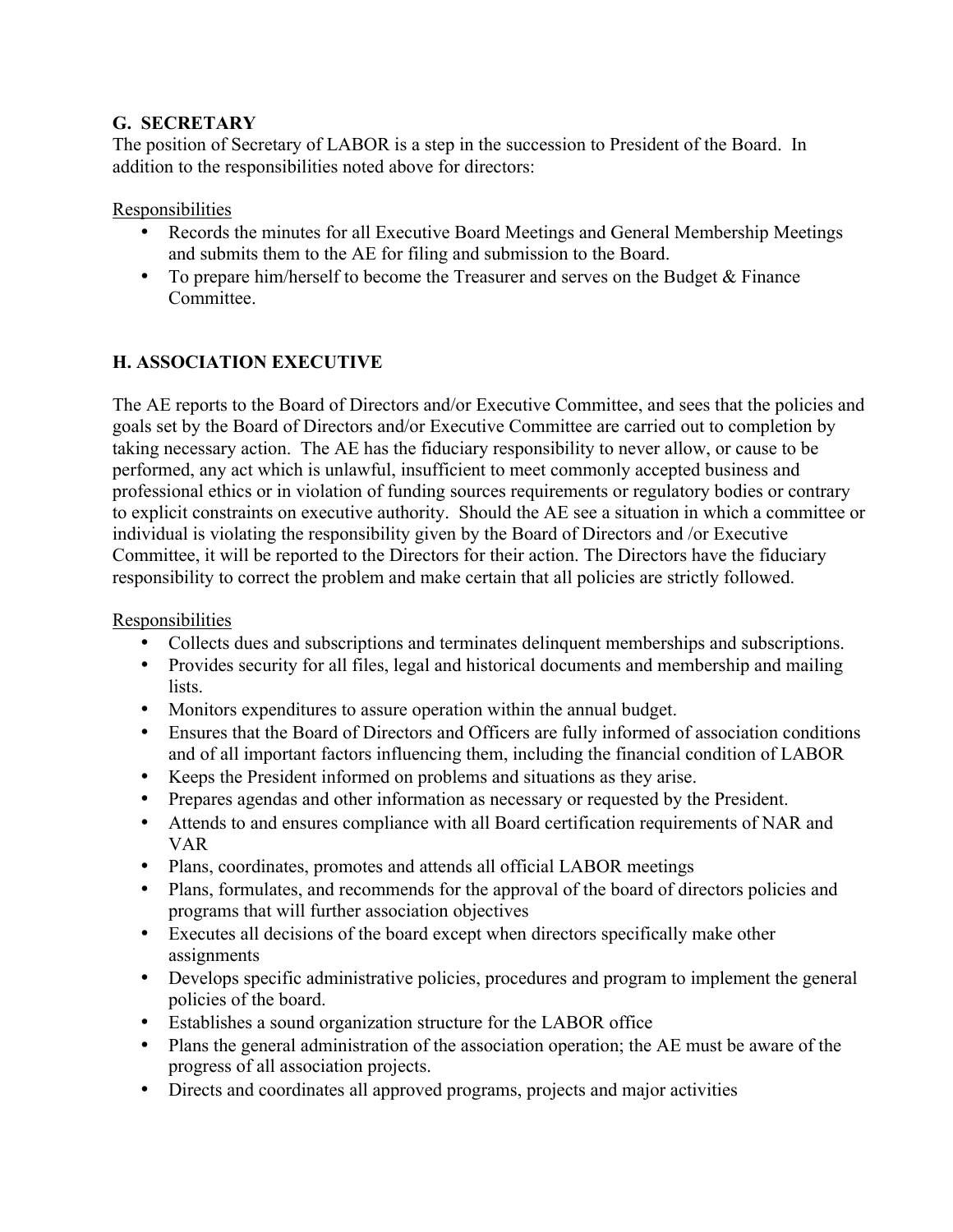- Provides the necessary liaison and staff support to the board to enable the board, officers and committees to properly perform their functions
- Responsible for all Board correspondence and filing/retention of correspondence
- Executes contracts and commitments as authorized by the Board
- Promotes interest and active participation in association activities to membership and reports association activities to the Public Relations committee for promotion to local media
- Maintains effective relationships with other organizations, both public and private, and ensures that association and membership positions are enhanced in accordance with the policies and objectives of the organization.,
- Ensures that all funds, physical assets and other association property are appropriately safeguarded and administered.
- Operates within the approved budget
- Develops education programs to advance the professional, skills of the membership, operating within the budget and program objectives that the board approves.
- Plans, organizes and directs membership promotion and retention programs, and evaluates results and recommends policies, procedures, and actions to achieve membership goals.
- Plans and executes all communications to membership, including newsletters, general mailings, news releases, and so forth.
- Maintains membership data base management in compliance with NAR and VAR policies.
- Processes all new member applications for approval by the Board
- Establishes administrative policies and procedures for office operations
- Ensures the legal integrity of the association by insuring all federal, state, NAR and VAR filings and registrations are up-to-date and accurate
- Assists, serves and cooperates with association president, officers and directors
- Maintains a strong working relationship with other local and state associations
- Participates in state and national activities and programs within the limits of the association's budget
- Maintains and updates the LABOR website.

# **III**. **ATTENDANCE AT MEETINGS**

Attendance at meetings is a major part of the contribution of serving on the LABOR Board. If an Executive Board member has been absent from three (3) Executive Board meetings in a calendar year, the Executive Board shall review the circumstances to determine the member's level of commitment to the Board and their continuation as a member of the Board.

# **IV. COMMITTEES**

## **A. OVERVIEW**

Committees make recommendations to the Board of Directors and/or Executive Committee for action.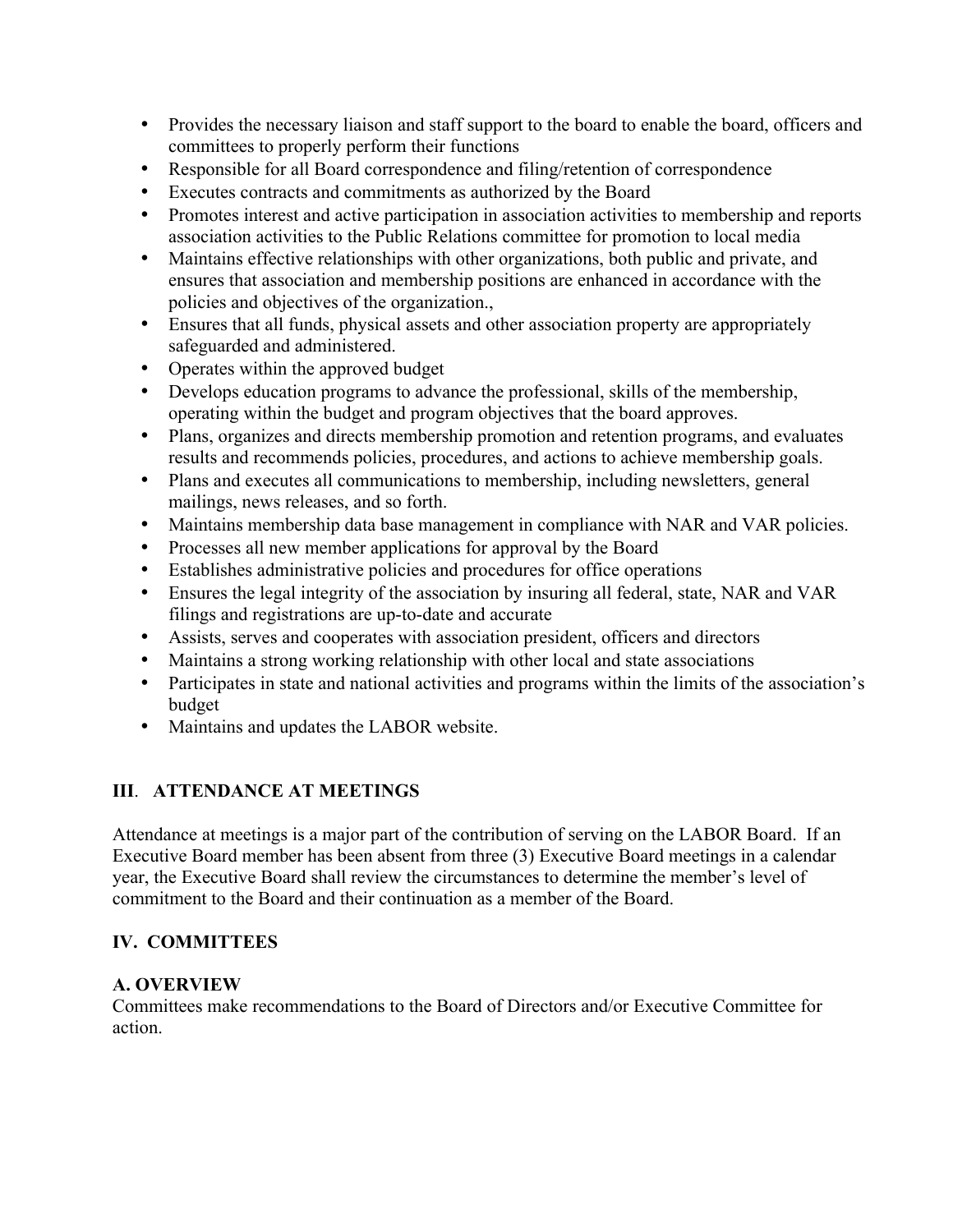### **B. PURPOSE**

1. Committees are part of the system of accountability in the Association. The chain of accountability is crucial to success.

2. Identify future leaders.

3. Work with the staff to reach goals.

## **C. ROLE OF THE CHAIRMAN**

- 1. Conducts meeting/prepares agenda with staff.
- 2. Keeps the meeting to a specific time frame, respecting the schedules of the volunteer members.
- 3. Keeps to the subject matter outlined on the agenda.
- 4. Provides clear assignments and materials in advance with staff support.
- 5. Responsible for an orderly process, including soliciting the participation of all members.
- 6. Accountable to the President and the Board of Directors.

## **D. ESTABLISHED COMMITTEES**

The established committees of the Association are:

1. Affiliates Committee is responsible for recruiting and maintaining a strong Affiliate membership.

2. Budget and Finance Committee considers and recommends ways and means to properly finance the Association; submits estimated annual budgets; is responsible for the maintenance, care and control of Association property; and has general fiscal oversight of Association operations, investments, and financial policy. Budget and Finance committee shall consist of the treasurer, incoming treasurer, president and incoming president and AE.

3. Buyer's Guide provides recommendations and guidance in producing the Buyer's Guide publication

4. Communications and Public Relations Committee increases awareness of and participation in Association programs, services, and activities, as well as promotes a positive image of Realtors within the community;

5. Community Outreach/New Member develops programs to promote involvement by association members in community projects to raise awareness of REALTORS and to promote camaraderie among members.

6. Education Committee identifies, provides, promotes, and up-dates programs, products, and services that are relevant to either skill development or real estate practice to assist members in improving their professionalism and productivity including continuing education classes/seminars,

7. Government & Political Affairs Committee works with local, state, and national government entities to encourage a climate favorable to the real estate profession, private property ownership, and the free enterprise system, including consideration of proposed regulations affecting real estate interests and other industry-related matters, encouraging sound legislation protecting property rights and individual ownership of real estate.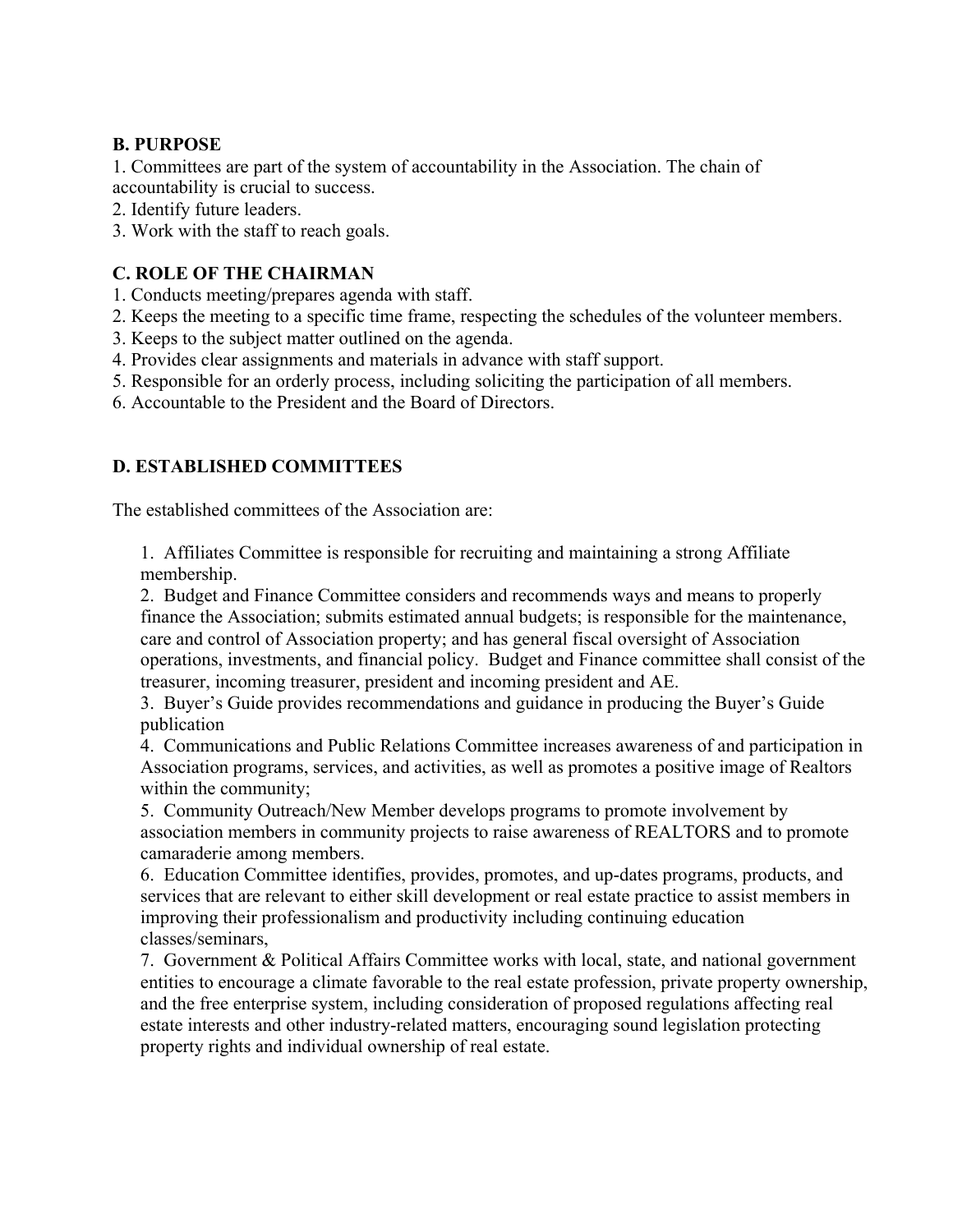8. Open House Committee administers and maintains the Open House List on the website. The open house list shall be the responsibility of the past president who will either administer or find a replacement for the open house list on a weekly basis.

9. R.P.A.C. Committee - Performs RPAC fundraising

10. ROTY Nominating Committee shall consist of the incoming President, the previous ROTY awardee, and a member of LABOR not serving on the Board or a committee. Nominations shall be solicited from the general membership. Guidelines set forth by NAR and VAR for candidates will be considered in making the selection.

11. Nominating Committee shall consist of the President, Past President, President Elect and one member of LABOR not serving on the Executive Board or committees. The nominating committee will be responsible for recommending a slate of officers for the following year to fill open positions on the board.

### **V. TRAVEL**

This is a set of guidelines for officers, directors, staff and chairs to follow in determining reasonable expenses while out of town on Association-sponsored business.

### *Transportation*

Auto: Mileage is to be paid at the current rate allowed by IRS. This would include mileage to and from the airport for out-of-state trips and mileage to and from any state functions. The mileage charges should not exceed the corresponding airfare, ground transportation charges, etc. for attendance at any meeting (i.e., like driving to New Orleans instead of flying).

**Air:** Reasonable effort shall be made to obtain the lowest fares possible in and out of the Burlington International Airport to and from the destination. Spouse's airfares will not be reimbursed; however, any discounts which can be obtained will be to the benefit of the member. Should the member use their own personal frequent flyer mileage credits for a flight, they may seek reimbursement of the lowest possible airfare for that destination.

**Ground transportation**: For trips taken in the member's personal auto, all business use will be paid based upon the approved mileage rate. No personal mileage (visiting friends/ family, etc.) in those convention cities should be included. For other travel, all necessary taxi, bus or other costs for attendance of meetings, to/from airports/hotels or reasonable costs for getting to/from restaurants shall be reimbursed. Bus tours (like at NAR meetings), even though arranged by the sponsoring organization, should be considered to be personal expenses and are actually taking time away from the business at hand.

**Lodging**: For national events, it is expected that the member will stay at one of the recommended hotels. The Association shall pay for reasonable hotel costs. It is not anticipated that there would be a need for suites or higher priced rooms and all members shall reserve normal rooms at these hotels. It is also not required of the member to stay at the cheapest recommended hotel, as they are not always the most convenient and could cause other costs to increase (taxis, meals, etc.). The Association should not require that traveling members double up in hotel rooms in order to save money. However, should members choose to do so, the appropriate charges shall be turned in for reimbursement.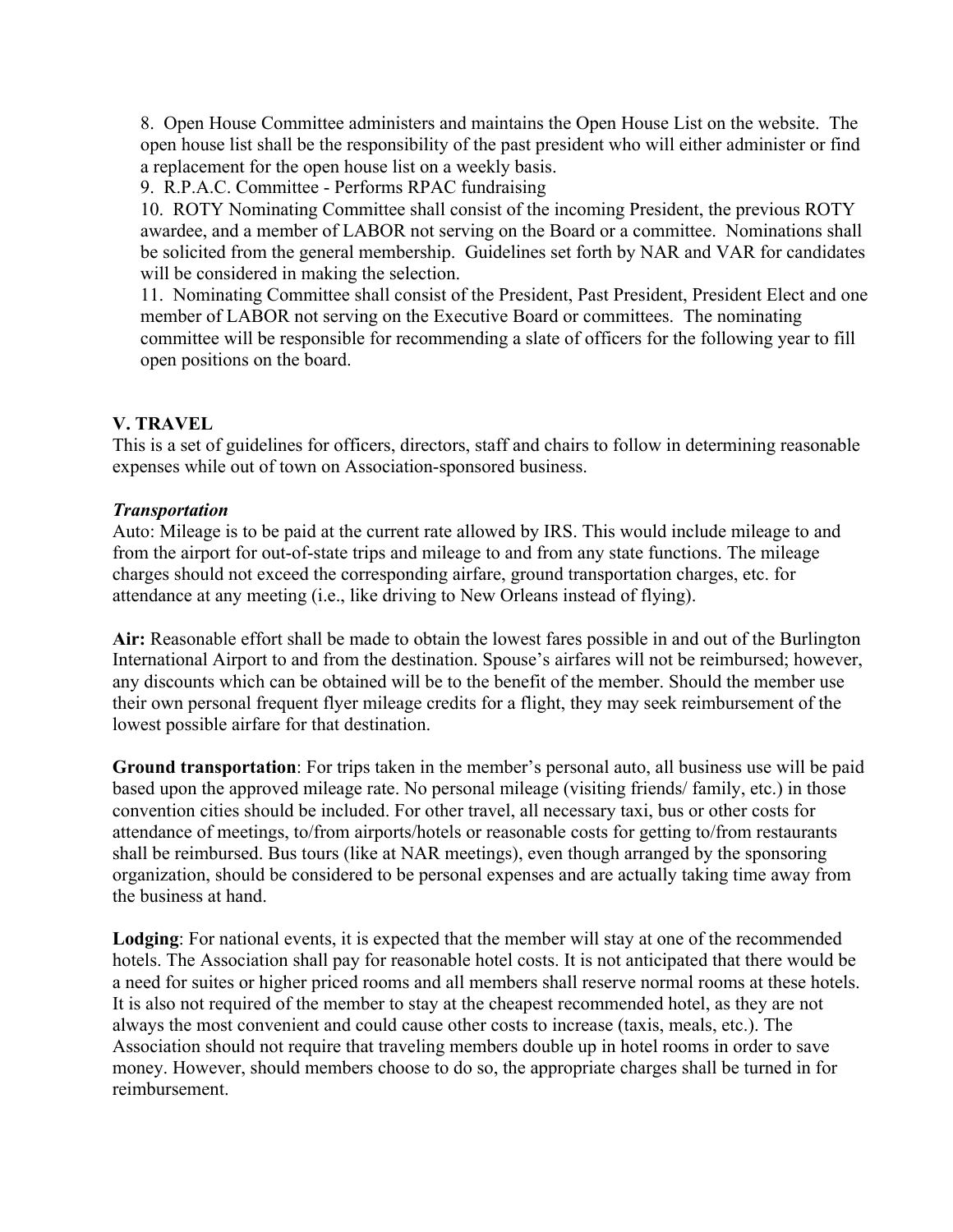**Meals:** The Association shall provide \$65 per day for meals as a guideline with reimbursement made based upon receipts and proper documentation.

**Other Expenses**: Reasonable charges will be allowed for telephone calls to family or the Association, tips (at airports, restaurants, taxis, etc.) or other costs incurred on behalf of the Association or due to being out of town on Association business.

**Receipts:** All expenditures exceeding \$10 (i.e. airfare, hotel, meals, etc.) should be accompanied by appropriate receipts and documentation, which should be broken down by the traveling member in an orderly fashion for clarification purposes and to eliminate any confusion for the reviewing parties.

The annual budget for the Association should be the guiding factor in determining the attendance at local, State, or National functions. The Board of Directors, in conjunction with the current President and the AE, should determine the extent of travel necessary for and beneficial to, the Association each year.

All care should be taken by the traveling members to represent all of our members and the Association in the most cost-effective method possible, within reason.

All requests for reimbursement should be reviewed and approved by two officers, directors or the AE prior to payment (i.e. for the President, the Treasurer and AE should review; for the AE, the President and Treasurer should review, etc.).

## **VI. DUES**

REALTOR dues are billed on September 1, due and payable October 1. All dues not postmarked by November 1 are deemed late and incur a \$50 late fee imposed by VAR and an additional \$25 late fee to LABOR. If full dues plus fines are not received by December 31, all benefits of the Association will cease and the appropriate MLS will be notified by the local board. An additional \$100 fee will be incurred to VAR.

### **VII. Affiliate Membership and Dues**

Affiliate Members shall be real estate owners and other individuals or firms who, while not engaged in the real estate profession as defined in paragraphs (a) or (b) of Section IV of the LABOR Bylaws, have real estate related business interests , and support the objectives of the Board. Each legal entity that becomes an Affiliate Member shall supply LABOR with the name and contact information of a "Designated Representative". Only Designated Representatives shall be permitted access to Labor Communications and Labor's password protected web site. An Affiliate Member may have more than one Designated Representative but Dues shall be paid on a per Designated Representative basis. Unless specifically notified to the contrary, Designated Representatives may attend LABOR meetings and events with membership privileges. Affiliate Members may bring business associates other than Designated Representatives to meetings and events, but the fee for these guests shall be set by LABOR and will be greater than the sponsorship subsidized fee paid by members. Dues for